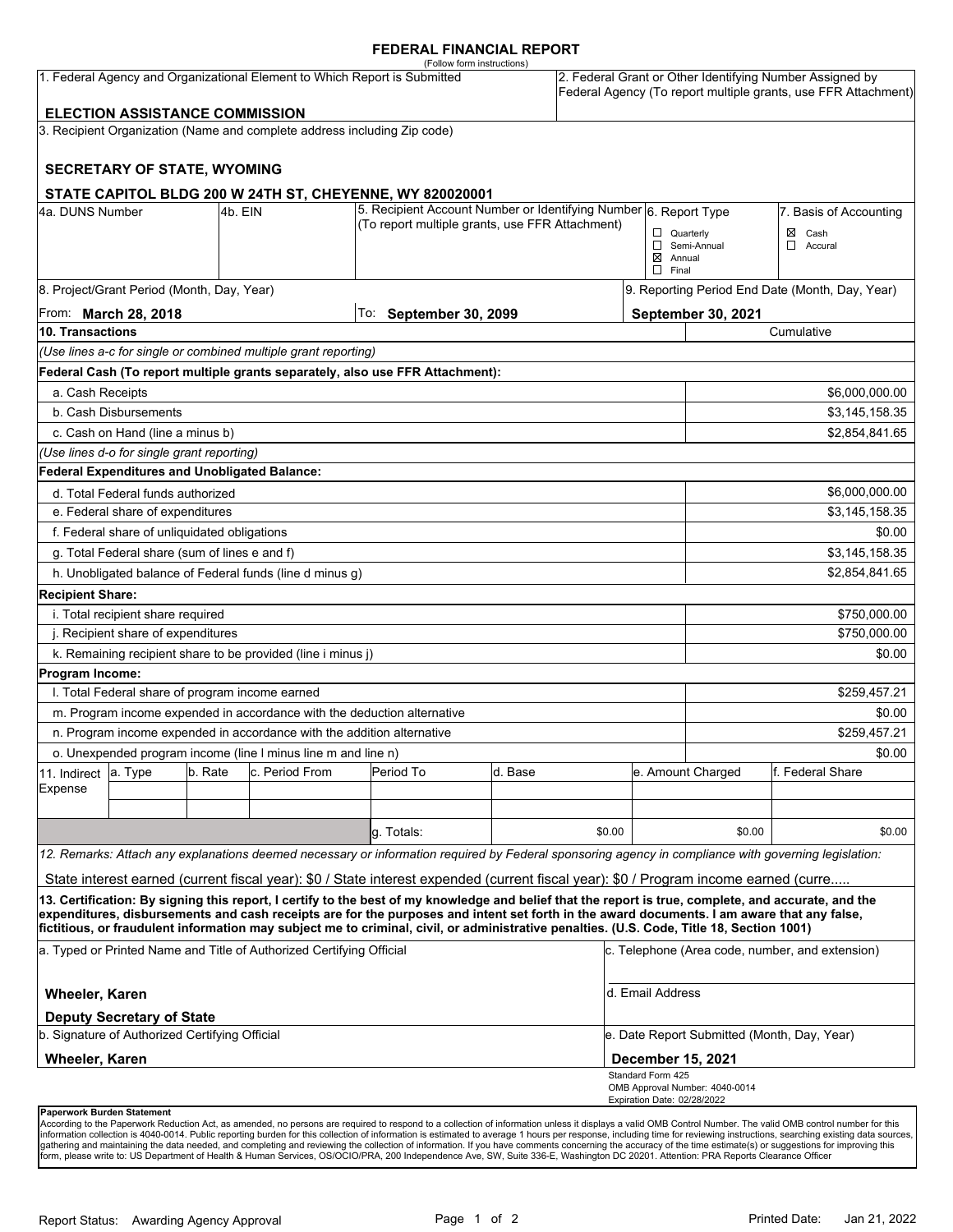### **FEDERAL FINANCIAL REPORT**

| (Additional Page) |  |
|-------------------|--|
|-------------------|--|

| Federal Agency & Organization                           | : ELECTION ASSISTANCE COMMISSION                                                                                                                                                      |
|---------------------------------------------------------|---------------------------------------------------------------------------------------------------------------------------------------------------------------------------------------|
| <b>Federal Grant ID</b>                                 |                                                                                                                                                                                       |
| Recipient Organization                                  |                                                                                                                                                                                       |
| <b>DUNS Number</b><br><b>DUNS Status when Certified</b> | : September 30, 2021                                                                                                                                                                  |
| EIN<br><b>Reporting Period End Date</b><br>Status       | State interest earned (current fiscal year): \$0 / State interest expended (current fiscal                                                                                            |
| <b>Remarks</b>                                          | year): \$0 / Program income earned (current fiscal year): \$0 / Program income earned<br>breakdown (current fiscal year): \$0 / Program income expended (current fiscal year):<br>\$0 |

**Federal Agency Review** 

Reviewer Name Phone # Email Review Date Review Comments :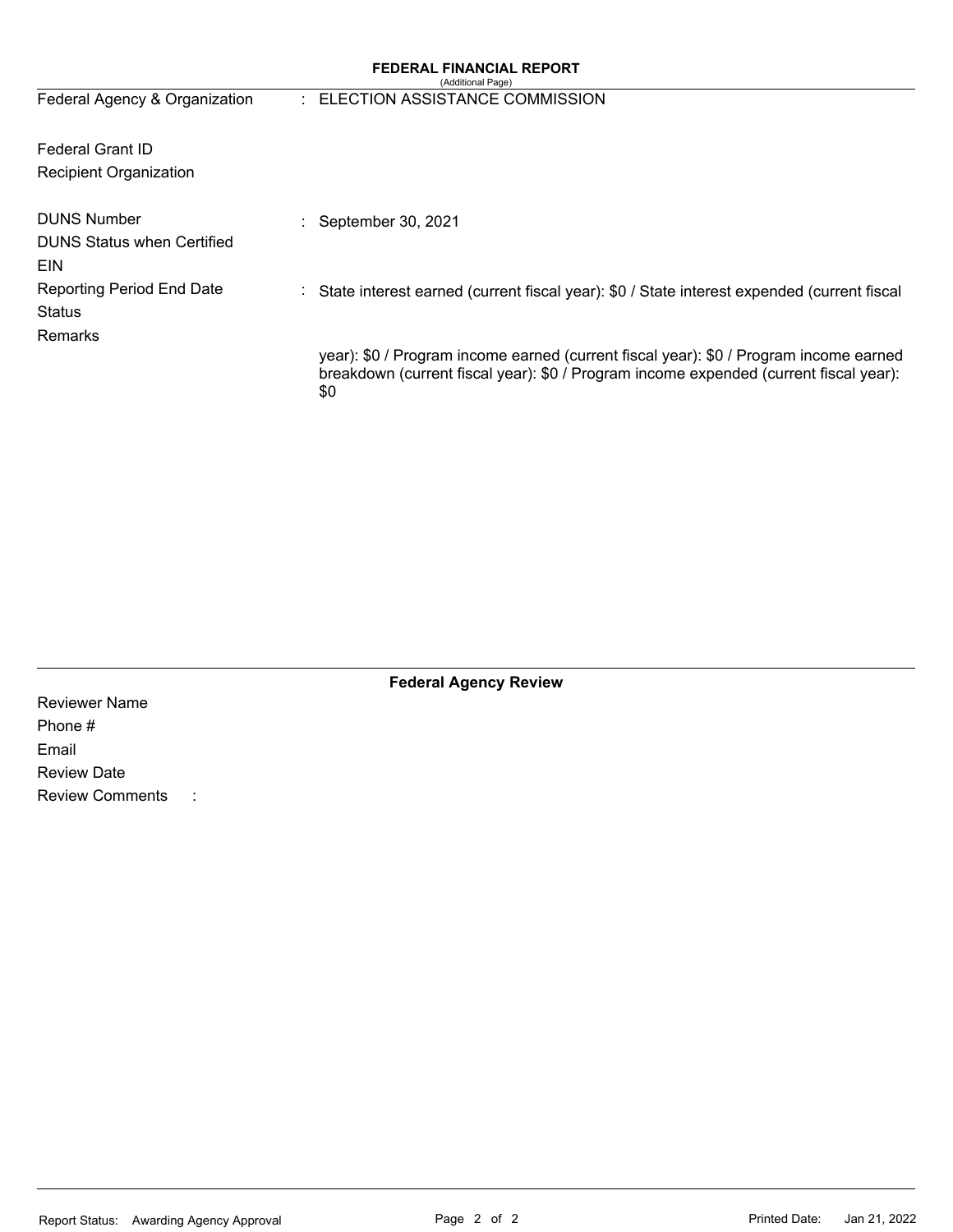# 2021-2022 EAC Progress Report

# 3. EAC Progress Report

#### **1. State or Territory:**

Wyoming

# **2. Grant Number:**

### **3. Report:**

Annual (Oct 1 - Sept 30)

### **4. Grant:**

Election Security

#### **5. Reporting Period Start Date**

10/01/2020

### **6. Reporting Period End Date**

09/30/2021

# 4. Progress and Narrative

7. Describe in detail what happened during this reporting period and explain how you implemented the approved grant activities in accordance with your State Plan/Program Narrative. (*Note: Your activities should align with your Grant Cost Categories Table.)*

 As noted in previous reports, Wyoming deployed brand new voting equipment for the 2020 election year. During this reporting period, our election vendor, Election Systems & Software (ES&S), provided various training sessions for counties to learn how to code their own ballots using the election management software. Although this training took place, ES&S did code all Wyoming ballots to alleviate the strain on counties. Therefore, a portion of the expenditures were also used for General Election ballot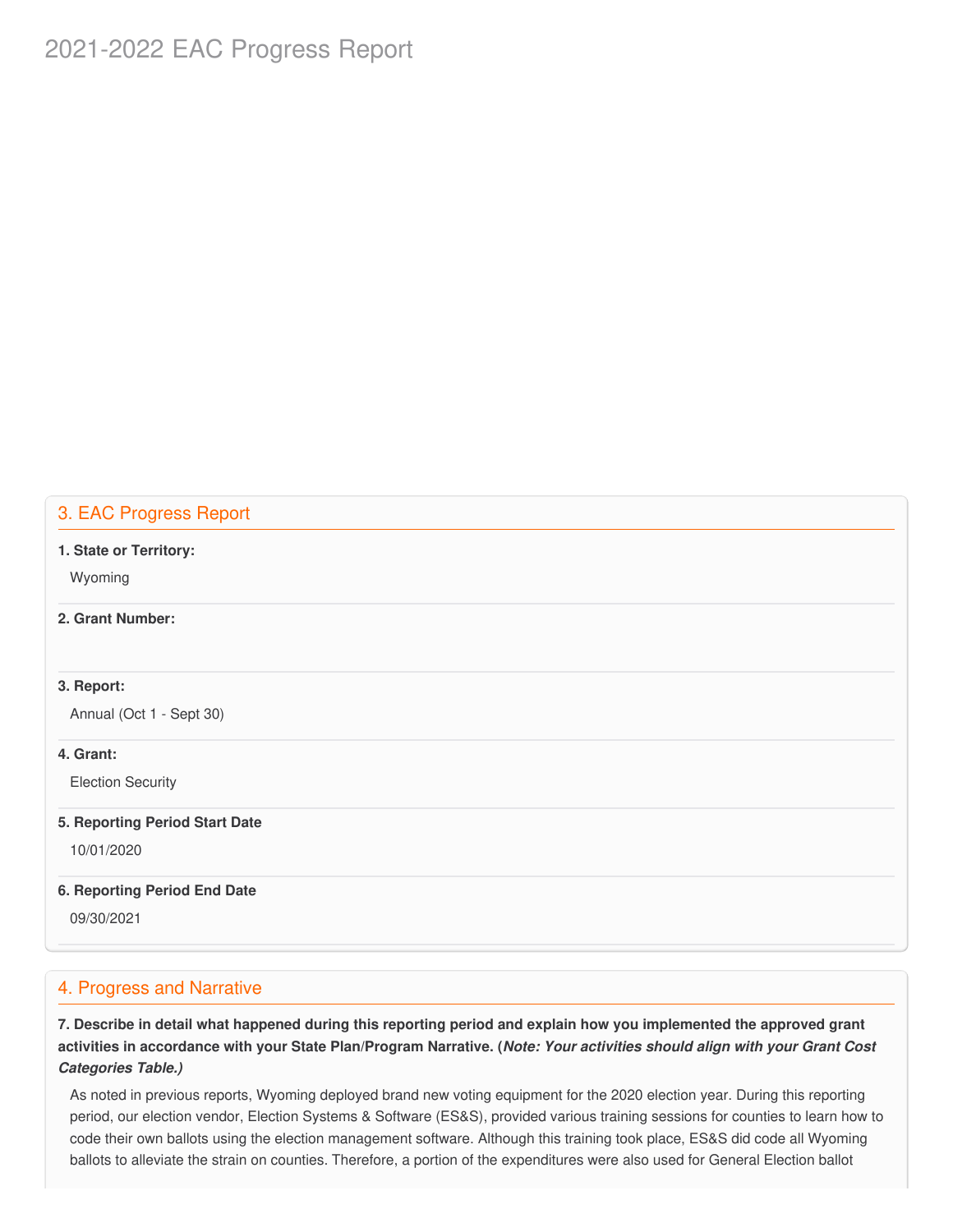coding purposes.

 Additionally, the grant funds were utilized to provide ES&S onsite support for each of the 23 Wyoming county clerks. This additional support for the 2020 General Election was provided to ensure the success of the new equipment and provided onsite personnel to mitigate any issues experienced by Wyoming's counties.

 During this reporting period, additional equipment was purchased for counties that included backup memory devices for voting equipment, DS200 precinct scanners with accessories, and ExpressVote BMD Terminals with soft-sided transport cases. Other election-related supplies were also purchased to assist both the state and counties in administering elections throughout the COVID-19 pandemic and beyond. These items included various ballot drop boxes, voting booths, additional ballot stock, toner, letter openers, and ballot joggers. The state paid for the printing and postage of voter education materials provided to all registered voters in an effort to educate voters about their voting options during the pandemic.

 As previously reported, funds were also used during this reporting period for ongoing operational expenses related to our statewide voter registration system (WyoReg) and the validation of social security numbers with the Social Security Administration. As in the past, funds were used to pay for our voter registration system cloud hosting environment which helps ensure access for state and county users through a secure system. In order to securely administer the system and ensure compliance with HAVA, our Office purchased two new computers for staff performing HAVA-related responsibilities. This included both the hardware and software components for both computers.

 Finally, funds were provided in the form of grants to counties in order to enhance their cyber and physical security posture. This included, to name a few, installing key lock systems and security cameras, and implementing cyber-related programs.

8. Describe any significant changes to your program during the project, including changes to your original State  **Plan/Program Narrative or favorable developments that improved program efficiency and/or service delivery.**

N/A

### **9. Issues Encountered:**

Describe all major issues that arose during the implementation of the project and the reasons why established goals were not met, if applicable. Address each issue separately and describe whether and how the issues were resolved. Also,  **briefly discuss the implications of any unresolved issues or concerns.**

N/A

#### **10. Provide a description of any training conducted, including security training.**

 As noted above, funds were utilized, as per the contract with ES&S, to provide ballot coding training to county clerks and their election staff. Additionally, one Secretary of State staff member's final CERA certification program costs were covered using these funds. This program is conducted through the Election Center, which provides a professional education program that specializes in voter registration and elections administration. Our Office participated in a national cybersecurity training exercise as well and this covered associated costs with hosting participants at our location.

#### **11. Subgrants:**

# **Did your office provide subawards to local jurisdictions during this reporting period?**

Yes

### **12. Describe the activities carried out by your subgrantees during the reporting period.**

 Several counties utilized these federal funds through a grant program administered by the state. Following an in-person physical security assessment conducted by the Cybersecurity and Infrastructure Security Agency (CISA) of the Department of Homeland Security, counties identified areas in which they could improve upon their current physical security posture. Based on the recommendations provided by CISA, several counties utilized the funds to install and configure a key card entry system, intrusion detection systems, and/or surveillance cameras.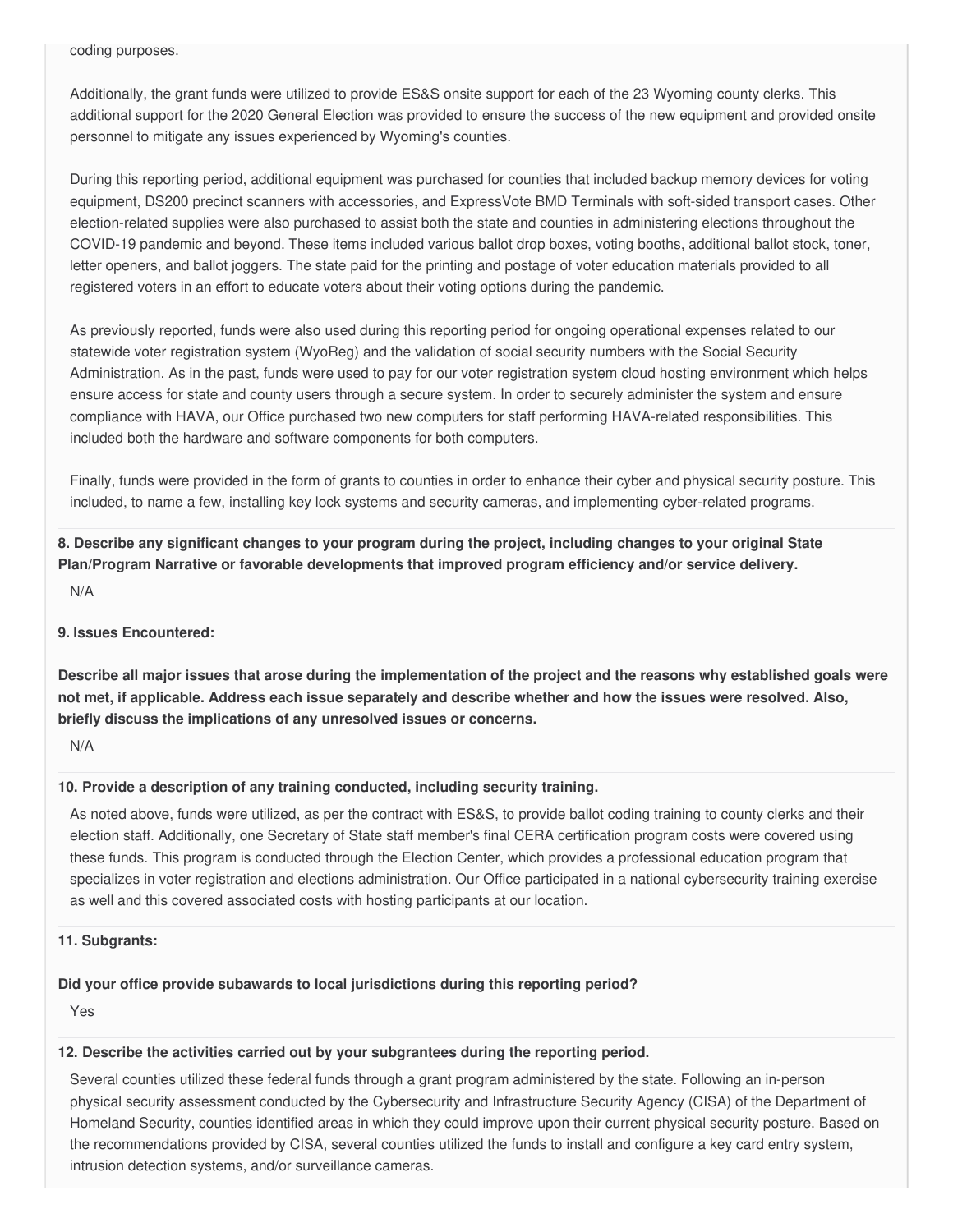Additionally, one county utilized the funds to implement the Sophos Firewall XGS series, to include Central Intercept X Advanced with Endpoint Detection and Response and Managed Threat Response and another county implemented a Darktrace package that consisted of Enterprise Immune System, Cyber Ai Analytics, and Antigina Network.

 These enhanced security measures help mitigate the risk of physical and cyber security, including malicious attacks, and further ensure the integrity of the election.

 Additional voting equipment and peripherals were purchased for counties including backup memory devices for voting equipment, DS200 precinct scanners with accessories, ExpressVote BMD Terminals with soft-sided transport cases, ballot drop boxes, voting booths, additional ballot stock, toner, letter openers, and ballot joggers.

The expenditures reported in the major category of "Other" reflect election-related supplies, as noted above.

#### **Provide a breakdown of aggregate subawards expenditures across major categories.**

 Voting Equipment : [\\$15,380.00](https://15,380.00) Security : \$[145,783.03](https://145,783.03) Other (Specify above) : [\\$31,864.33](https://31,864.33) Total : [\\$193027.36](https://193027.36)

### **13. Match:**

### **Describe how you are meeting or have met the matching requirement.**

N/A

14. Report on the number and type of articles of voting equipment obtained with the funds. Include the amount expended  **on the expenditure table.**

N/A

### 5. Expenditures

# **15. Current Period Amount Expended and Unliquidated Obligations**

# **GRANT COST CATEGORIES - FEDERAL**

 Voter Registration Systems: : \$430935 Voter Education/Communications: : \$54113

Training: : \$1151

 Subgrants: : \$193027 Other (Specify below) : \$3428

Total : \$682654

 **Comments:** The expenditures listed in the "Other" category are for election-related supplies as discussed in the subgrants section.

# **16. GRANT COST CATEGORIES - MATCH**

 Voting Equipment and Processes: : \$0 Post-Election Auditing: : \$0 Voter Registration Systems: : \$0 Cyber Security: : \$0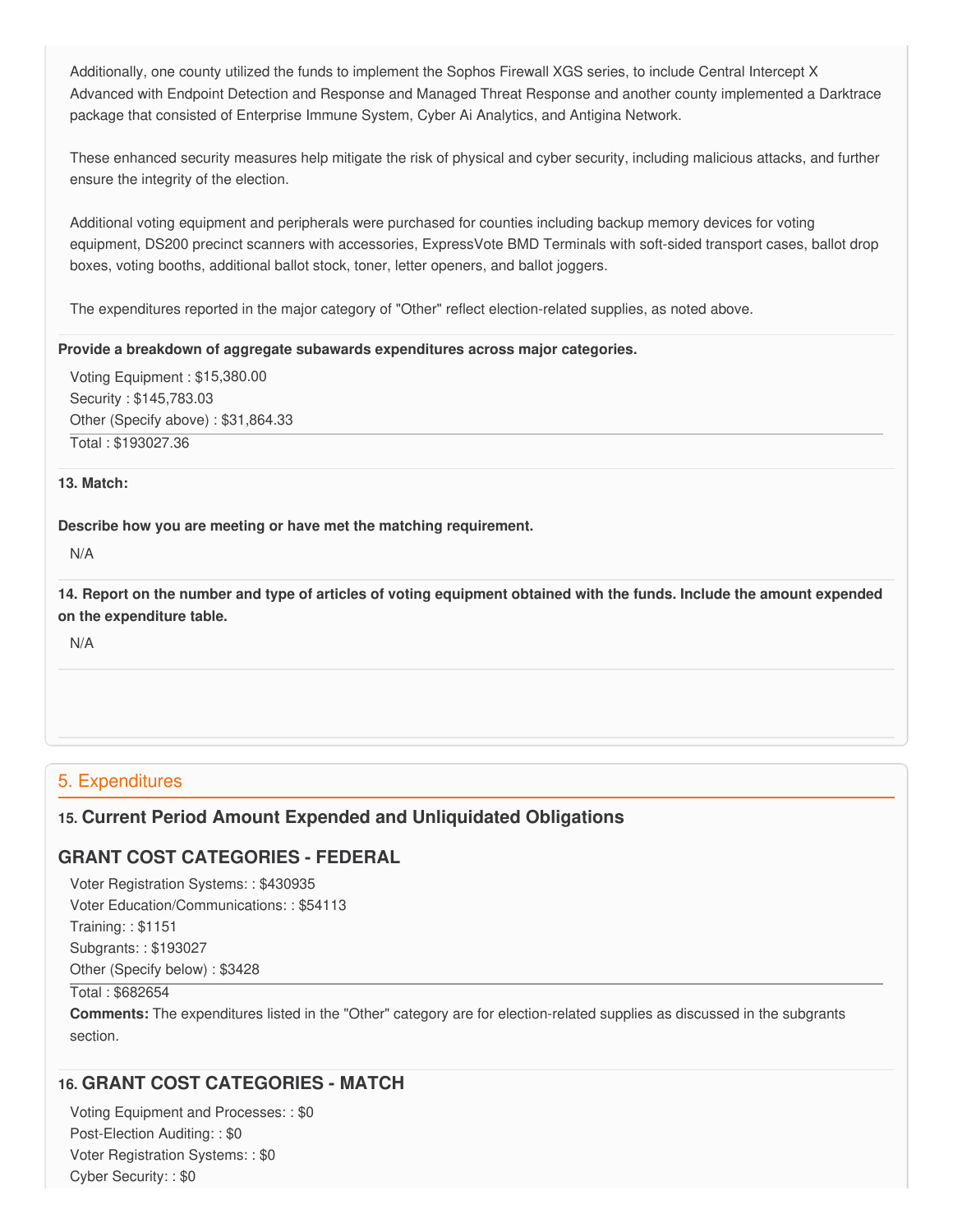Voter Education/Communications: : \$0 Accessibility: : \$0 Staffing: : \$0 Training: : \$0 Subgrants: : \$0 Indirect Costs (If applicable, FFR Line 11): : \$0 Unliquidated Obligations (If applicable, FFR Line 10f): : \$0 Other (Specify below) : \$0 Other (Specify below) : \$0 Other (Specify below) : \$0 Total : \$0 **Comments:**

# 7. Expenditures

#### **17. Confirm Total Grant Expenditure Amounts**

 Federal : \$682654 Match : \$0 Total : \$682654

 **OMB CONTROL NUMBER: 3265-0020**

# 8. Certification

 **Name and Contact of the authorized certifying official of the recipient.**

#### **First Name**

Jennifer

#### **Last Name**

Martinez

#### **Title**

Assistant Director, Election Division

**Phone Number** 

**Email Address**

 **18. Add another contact to send a copy of submission confirmation and edit link?**

Yes!

**19.**

**First Name**

Andrea